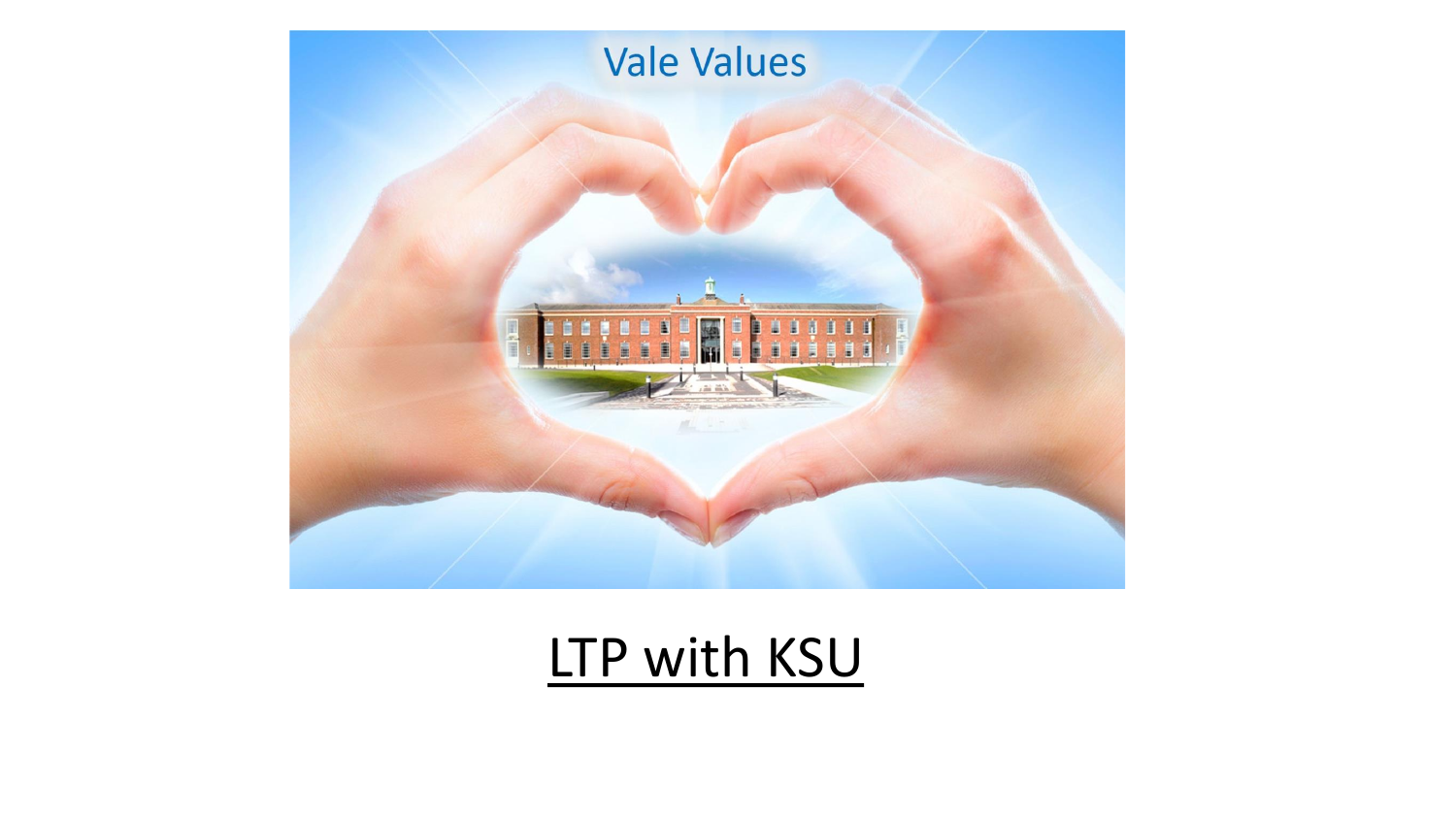| <b>Year 7</b>                   | <b>Topic</b>                                                                                  | <b>Knowledge</b>                                                                                                                                                                                                                                                                                                                                                                                                                                                                                                       | <b>Skills</b>                                                                                                                                                                                                                                                                                                                                                                                                                                                                                                                   | <b>Understanding</b>                                                                                                                                                                                                                                                                                                                                                                                                                                                                                                                                                                               |
|---------------------------------|-----------------------------------------------------------------------------------------------|------------------------------------------------------------------------------------------------------------------------------------------------------------------------------------------------------------------------------------------------------------------------------------------------------------------------------------------------------------------------------------------------------------------------------------------------------------------------------------------------------------------------|---------------------------------------------------------------------------------------------------------------------------------------------------------------------------------------------------------------------------------------------------------------------------------------------------------------------------------------------------------------------------------------------------------------------------------------------------------------------------------------------------------------------------------|----------------------------------------------------------------------------------------------------------------------------------------------------------------------------------------------------------------------------------------------------------------------------------------------------------------------------------------------------------------------------------------------------------------------------------------------------------------------------------------------------------------------------------------------------------------------------------------------------|
| Term 1<br><b>Sep-Dec</b>        | Half term 1<br><b>Health and</b><br>Wellbeing.<br>Half term 2<br>Living in the<br>wider world | Students will know what the basic school rules<br>and expectations are. They will know the<br>difference between a fixed and growth mind set.<br>They will learn basic ways of keeping a healthy<br>mind and body.<br>Students learn safety rules and procedures in the<br>run up to bonfire night. They will be introduced<br>to Citizenship, British Values and politics. They<br>will learn more about positive thinking, building<br>confidence and facing challenge.                                              | Students will start to develop skills and protocols<br>needed for basic classroom discussion. They will<br>begin to articulate their thoughts and ideas about<br>physical and mental health using a variety of<br>formats, from written work to visual posters.<br>Students will communicate their ideas and<br>opinions about British Values through more<br>classroom discussion, quizzes and debates.<br>Presentation skills in exercise books will be honed.<br>They will begin to think critically and more<br>positively. | Students will understand how actions lead to<br>consequences. They will realise that they themselves are<br>in full control of their destinies. They will also understand<br>that rules and protocols are essential in school and are<br>there to benefit them.<br>Students will understand why rules are important in wider<br>society, not just school. They will realise why British Values<br>are important and how they relate to school values. They<br>will see that confidence, tenacity and positivity are key to<br>success.                                                             |
| Term 2<br>Jan-<br><b>Easter</b> | Half term 3<br><b>Relationships</b><br>Half term 4<br><b>Health and</b><br>Wellbeing          | Students will know what a healthy relationship is<br>and recognise key features. They will know what<br>constitutes a "good friend". They will learn about<br>different types of emotion.<br>Students will be made aware of unhealthy coping<br>strategies (self harm etc) and how to adopt<br>healthy coping strategies: exercise / sleep and<br>vaccinations. They will learn facts about puberty<br>and be made sensitively aware of FGM.                                                                           | Students will learn how to express their emotions<br>in an appropriate way. They will begin to utilise<br>coping strategies to deal with their emotions.<br>They will develop teamwork and problem solving<br>skills.<br>Students will differentiate between positive and<br>negative coping strategies. They will articulate<br>their own feelings towards puberty and think<br>critically about issues around FGM.                                                                                                            | Students will understand how healthy relationships rely on<br>good communication. They will realise that not all<br>relationships are positive. They will also realise that good<br>relationships have RESPECT as their cornerstone.<br>Students understand how to replace negative coping<br>strategies with positive alternatives. They will realise how<br>puberty will change them both physically and<br>psychologically. They will understand arguments for and<br>against FGM but also understand that FGM is illegal in the<br>UK (and also illegal for a UK National to seek FGM abroad). |
| Term 3<br>Easter-<br>July       | Half term 5<br>Living in the<br>wider world<br>Half term 6<br><b>Relationships</b>            | Students will know which clubs and societies<br>there are in school and how to access them.<br>They will learn which clubs and societies exist in<br>the local community. They will learn further facts<br>about government, voting and the British<br>monarchy.<br>Students learn how the media portrays different<br>forms of relationships. They will learn about the<br>many facets of marriage, long term commitment,<br>parenthood and caring. Know that relationships<br>can break up, sometimes very suddenly. | Students will collaborate to not only join clubs and<br>societies, but form them. They will negotiate and<br>use team-work to make this happen. They will<br>think critically about our system of democracy,<br>weighing up the pros and cons of such a system.<br>Students will articulate their feelings about<br>successful and unsuccessful relationships in group<br>/ peer discussion. They will learn and begin to<br>implement strategies to cope with loss and the<br>breakdown of relationships.                      | Students will understand the enriching benefits of clubs and<br>societies within school. They will relate these to the wider<br>world and their local environment. They will realise the<br>importance and relationship between our systems of<br>government, monarchy and DEMOCRACY.<br>Students will understand the differences between different<br>forms of relationship. They will realise the benefits and<br>understand the issues connected with long-term<br>relationships. They will realise that when relationships end,<br>there are some very effective coping strategies to help.    |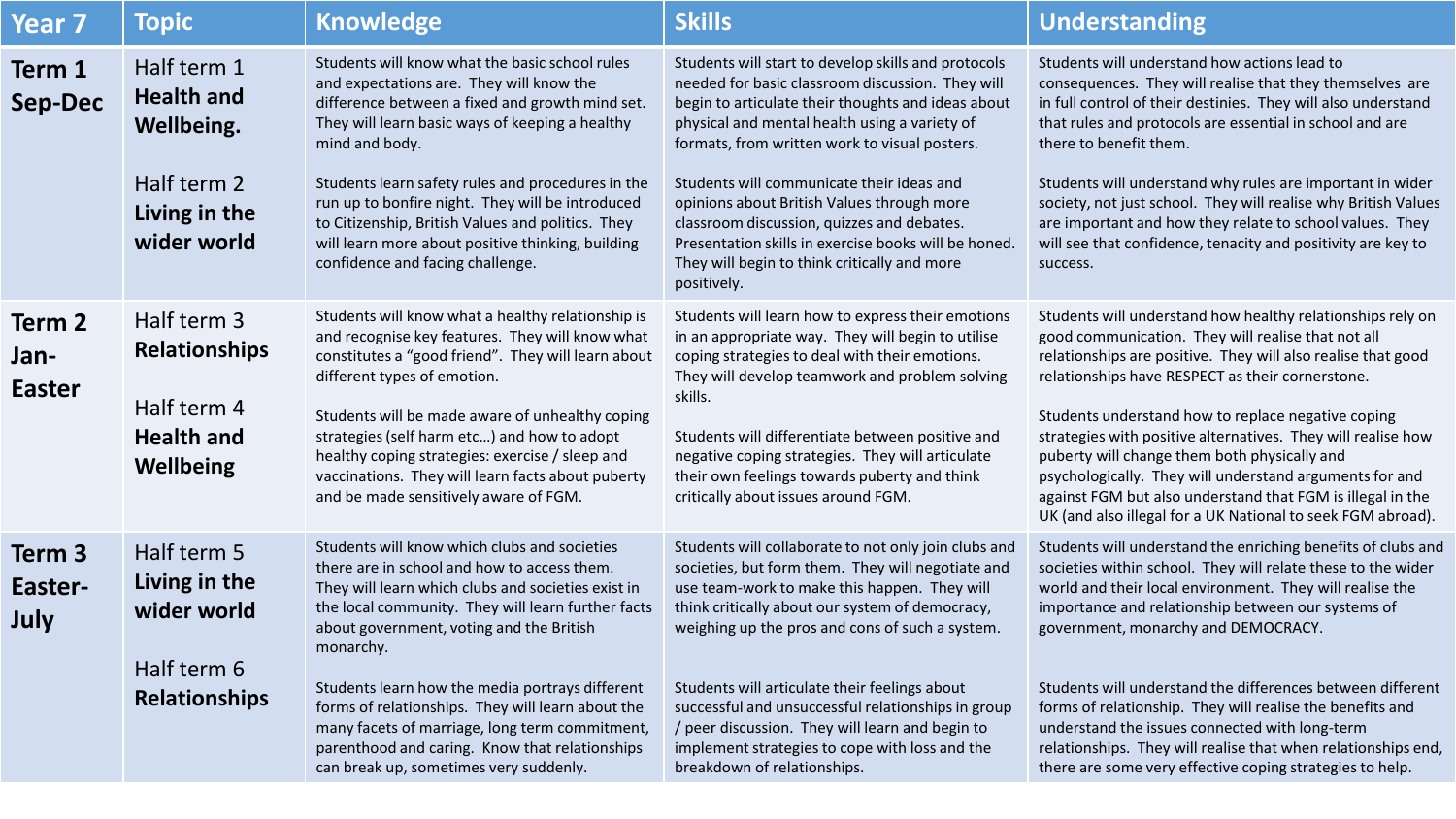| Year 8                               | <b>Topic</b>                                                                                  | <b>Knowledge</b>                                                                                                                                                                                                                                                                                                                                                                                                                                                                                                                                           | <b>Skills</b>                                                                                                                                                                                                                                                                                                                                                                                                                                                                                                                                                                                             | <b>Understanding</b>                                                                                                                                                                                                                                                                                                                                                                                                                                                                                                                                                                                                                                                                                         |
|--------------------------------------|-----------------------------------------------------------------------------------------------|------------------------------------------------------------------------------------------------------------------------------------------------------------------------------------------------------------------------------------------------------------------------------------------------------------------------------------------------------------------------------------------------------------------------------------------------------------------------------------------------------------------------------------------------------------|-----------------------------------------------------------------------------------------------------------------------------------------------------------------------------------------------------------------------------------------------------------------------------------------------------------------------------------------------------------------------------------------------------------------------------------------------------------------------------------------------------------------------------------------------------------------------------------------------------------|--------------------------------------------------------------------------------------------------------------------------------------------------------------------------------------------------------------------------------------------------------------------------------------------------------------------------------------------------------------------------------------------------------------------------------------------------------------------------------------------------------------------------------------------------------------------------------------------------------------------------------------------------------------------------------------------------------------|
| Term 1<br><b>Sep-Dec</b>             | Half term 1<br><b>Health and</b><br>Wellbeing.<br>Half term 2<br>Living in the<br>wider world | Facts and figures regarding the dangers of<br>smoking and drinking alcohol will be learnt. Road<br>safety information is covered in depth and the<br>students learn CPR, emergency procedures and<br>basic first aid.<br>British Values are revisited, this time in relation<br>to human rights. Students learn what human<br>rights are then explore the idea of equality,<br>tackling racism and gender stereotypes. They will<br>know their strengths, attributes and aspirations.<br>They will then learn what career possibilities exist<br>for them. | Classroom discussion regarding alcohol and<br>tobacco will involve much teamwork and<br>communication. Students process facts and<br>figures to reach their own conclusions. They all<br>create a road safety sign for the A666. All students<br>will be equipped with basic CPR life-saving skills.<br>Students create an illustrated slogan tackling<br>racism. They articulate their ideas and opinions<br>about British Values through more classroom<br>discussion, quizzes and debates. They complete a<br>questionnaire about their own strengths, then<br>devise a plan aimed to maximise success | Students will understand the links that smoking / alcohol<br>have with specific health conditions. They will realise that<br>both can lead to addiction which in turn has other negative<br>implications. They will understand how and why certain<br>first aid / emergency procedures are appropriate to specific<br>situations.<br>Students will understand how and why human rights exist<br>by linking them to events in history. They will realise that<br>although human rights are universal, we are not all equal.<br>They will understand that we can channel our different<br>skills and attributes towards specific career goals. They<br>understand how tenacity and positivity lead to success. |
| Term 2<br>Jan-<br><b>Easter</b>      | Half term 3<br><b>Relationships</b><br>Half term 4<br><b>Health and</b><br>Wellbeing          | Students will study phobic behaviour / bullying<br>and abuse in all its forms. They learn what<br>support services are on offer. They learn about<br>peer pressure and how it is linked to addiction,<br>dependence and illegal activity.<br>Students learn how to use legal medicines safely.<br>They learn about cancer prevention and self<br>examination. They learn facts regarding STI's,<br>preventative measures and contraception.                                                                                                                | Role play of abusive situations will further develop<br>teamwork, collaboration and problem solving<br>skills. Students produce written accounts of when<br>they have been bullied or mistreated, expressing<br>their feelings and emotions.<br>Sorting through information, students categorize<br>drugs into their different classes. They will<br>annotate STI diagrams with subject specific<br>scholarly vocabulary.                                                                                                                                                                                 | Students will understand how bullying can lead to serious<br>mental health issues. They will realise the relationship<br>between peer pressure / bullying and how it can lead to<br>addiction, dependency and crime.<br>Students understand the difference between legal and<br>illegal drugs and understand why they are sub-categorized.<br>They will understand what an STI looks like and will realise<br>the health implications for themselves and others. They will<br>also realise that contraception requires negotiation.                                                                                                                                                                          |
| Term <sub>3</sub><br>Easter-<br>July | Half term 5<br>Living in the<br>wider world<br>Half term 6<br><b>Relationships</b>            | Students learn about a variety of money<br>management issues: saving / budgeting/<br>spending / gambling / financial decision making<br>and social / moral dilemmas about money use.<br>Students learn about unhealthy friendships and<br>gangs. They learn about knife crime and the laws<br>attached to this and other weapons. Students<br>learn about the pitfalls of on-line friendships,<br>group chit chat, online image-sharing, privacy and<br>peer pressure on-line. They will learn coping<br>strategies and names of agencies that can help.   | Teamwork: Students complete a gambling quiz<br>based on facts and figures they have learnt. They<br>write a letter to a betting company asking probing<br>questions about their underhanded tactics.<br>Discussion and debate pervade the whole topic.<br>Students will communicate their experiences of<br>harmful group relationships and peer pressure.<br>They will articulate their feelings about successful<br>and unsuccessful relationships in group / peer<br>discussion. They will design an app to combat said<br>issues and explain how the app would work.                                  | Students understand why spending money in various ways<br>can cause many issues and moral dilemmas. They will<br>relate their own money management skills to those of<br>industries and government. They will eventually<br>understand why there is no "magic money tree".<br>Students will understand the differences between harmless<br>friendship groups and the "gang" mentality. They will<br>understand the futility of knife crime and realise there are<br>more constructive alternatives. They will understand why<br>on-line privacy and careful data sharing is so important in<br>modern society.                                                                                               |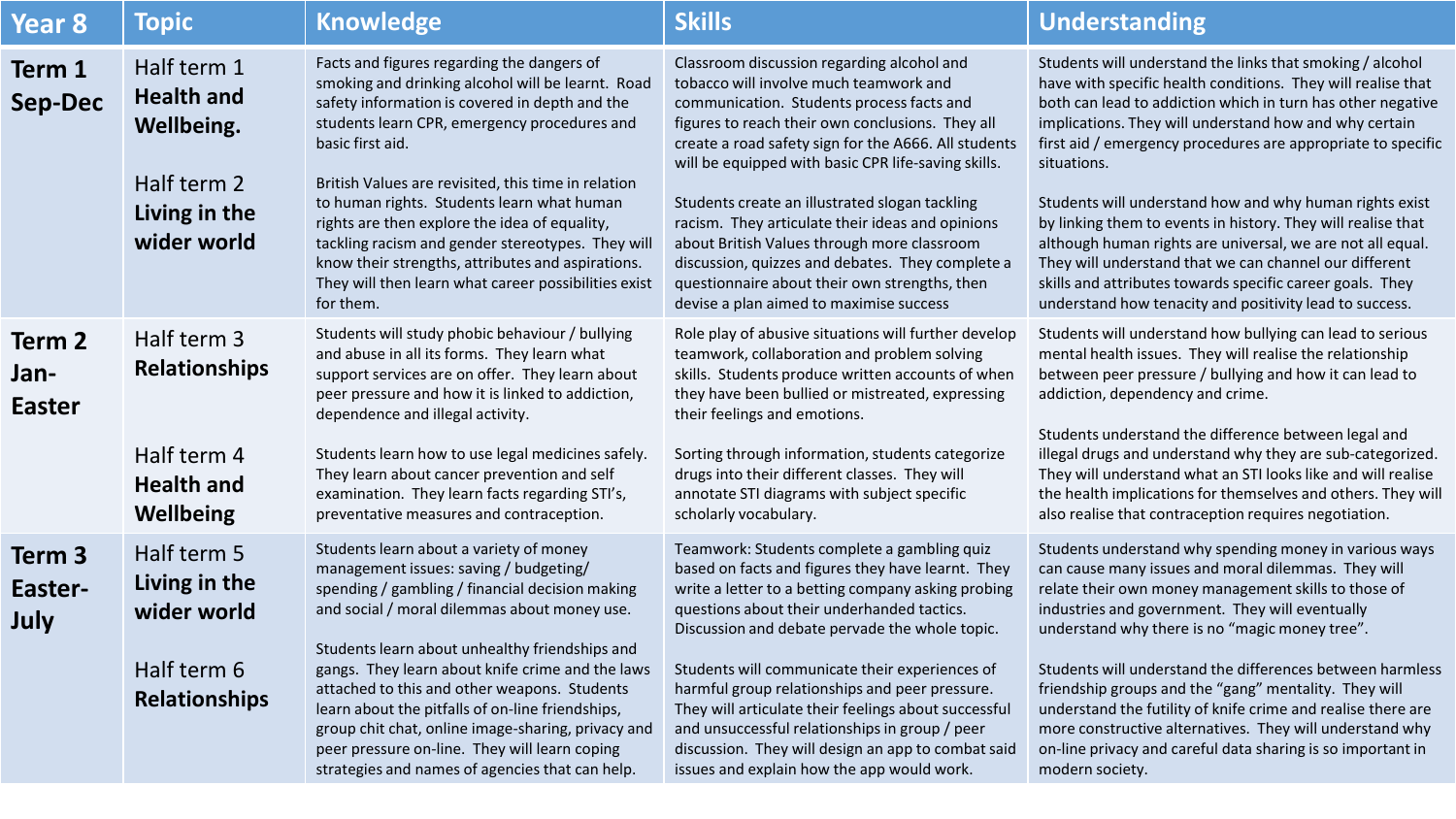| Year 9                           | <b>Topic</b>                                                                                         | <b>Knowledge</b>                                                                                                                                                                                                                                                                                                                                                                                                                                                                                                                                                                                                                     | <b>Skills</b>                                                                                                                                                                                                                                                                                                                                                                                                                                                                                                                                                              | <b>Understanding</b>                                                                                                                                                                                                                                                                                                                                                                                                                                                                                                                                                                   |
|----------------------------------|------------------------------------------------------------------------------------------------------|--------------------------------------------------------------------------------------------------------------------------------------------------------------------------------------------------------------------------------------------------------------------------------------------------------------------------------------------------------------------------------------------------------------------------------------------------------------------------------------------------------------------------------------------------------------------------------------------------------------------------------------|----------------------------------------------------------------------------------------------------------------------------------------------------------------------------------------------------------------------------------------------------------------------------------------------------------------------------------------------------------------------------------------------------------------------------------------------------------------------------------------------------------------------------------------------------------------------------|----------------------------------------------------------------------------------------------------------------------------------------------------------------------------------------------------------------------------------------------------------------------------------------------------------------------------------------------------------------------------------------------------------------------------------------------------------------------------------------------------------------------------------------------------------------------------------------|
| Term 1<br><b>Sep-Dec</b>         | Half term 1<br><b>Health and</b><br><b>Wellbeing.</b><br>Half term 2<br>Living in the<br>wider world | Building on issues learnt in the previous half-term<br>(online image sharing, etc) students explore<br>online stress and body image. This leads on to<br>eating disorders and mental health conditions.<br>Drugs and alcohol are explored in greater depth.<br>We RE-cap on the British value: respect, with a<br>timely Remembrance Day lesson. We then<br>explore how Britain nurtures respect through the<br>law, policing, government, courts and our<br>criminal justice system.                                                                                                                                                | Students will use image manipulation software to<br>digitally enhance photographs of people to<br>replicate techniques used by the media. They<br>write letters of complaint to glossy magazines<br>expressing their views. Classroom discussion too.<br>Students hold their own trial, replicating court<br>procedures and protocols. They also use debating<br>skills and cast their votes on a range of issues.                                                                                                                                                         | Students will understand that an "ideal body" is just a<br>concept, not a reality in itself. They will realise that<br>"beauty" is subjective and that fashions change over time.<br>They will see the clear relationship between media<br>pressure, body image and eating disorders.<br>Students will understand why certain laws and systems<br>exist in a democratic country. They will realise how laws<br>are implemented and reinforced by all British institutions<br>working together.                                                                                         |
| Term 2<br>Jan-<br><b>Easter</b>  | Half term 3<br><b>Relationships</b><br>Half term 4<br><b>Health and</b><br>Wellbeing                 | Students learn how friendships can often lead to<br>intimate loving relationships and sex. Issues such<br>as readiness for sex / delaying sex are explored.<br>They learn about consent and what the law says.<br>Students learn about options and which careers<br>these lead to. They then explore careers in the<br>Health Service, learning much more about the<br>different factions / departments and their roles.<br>Students learn new first aid techniques and new<br>information about more health conditions.                                                                                                             | Students will be able to discuss sexual issues in a<br>mature way through group work and discussion.<br>They will create posters about consent.<br>Students pair up and use teamwork to put<br>someone in the recovery position. They recall<br>information to complete various quizzes about the<br>health service and health conditions. They collate<br>all learnt information and design a NHS careers<br>information leaflet. Students set themselves<br>challenging but achievable career targets                                                                    | Students will understand the differences between<br>companionship and a sexual relationship. They will<br>understand age barriers and what constitutes illegal sex.<br>Students understand the importance of choosing the right<br>subject options to suit their career aspirations. They<br>understand how the health service operates and realise<br>how many career paths exist in this institution alone. They<br>realise what qualities they need to work in the health<br>service.                                                                                               |
| Term 3<br>Easter-<br><b>July</b> | Half term 5<br>Living in the<br>wider world<br>Half term 6<br><b>Relationships</b>                   | Leading on from last term, students learn about<br>various health risks associated with certain jobs.<br>They learn what skills are required for enterprise.<br>They study the concepts of risk, marketing and<br>cash-flow, personal branding, image, reputation<br>and on-line presence.<br>Leading on from earlier in the year, students<br>study how to seek and withhold consent in sexual<br>relationships. They learn about the<br>consequences of unprotected sex, such as<br>unwanted pregnancy. They learn how the media<br>portray sexuality and gender orientation.<br>Students learn acceptable sex-related vocabulary. | Students collaborate in small teams to design and<br>create an advert for a confectionary bar. This<br>requires teamwork, creativity, budgeting skills,<br>entrepreneurialism, etc Each student has a role<br>within their small team and the least effective<br>member is "fired" as in "the Apprentice".<br>Students categorize sex-related vocabulary into<br>acceptable and unacceptable columns. They will<br>discuss all issues at length and make notes during<br>the related films. From the notes, they formulate<br>their own opinions about all issues covered. | Students realise that they need to factor their lifestyles into<br>their choice of employment in order to maintain a healthy<br>work-life balance. They will realise that be enterprising and<br>successful in a career sometimes requires ruthlessness (not<br>just resilience and tenacity, as studied earlier in KS3).<br>Students will understand why sex needs to be negotiated<br>and at the right age. They will realise that the media often<br>portray sexual behaviour in an unrealistic way. They will<br>understand that unprotected sex has far-reaching<br>consequences. |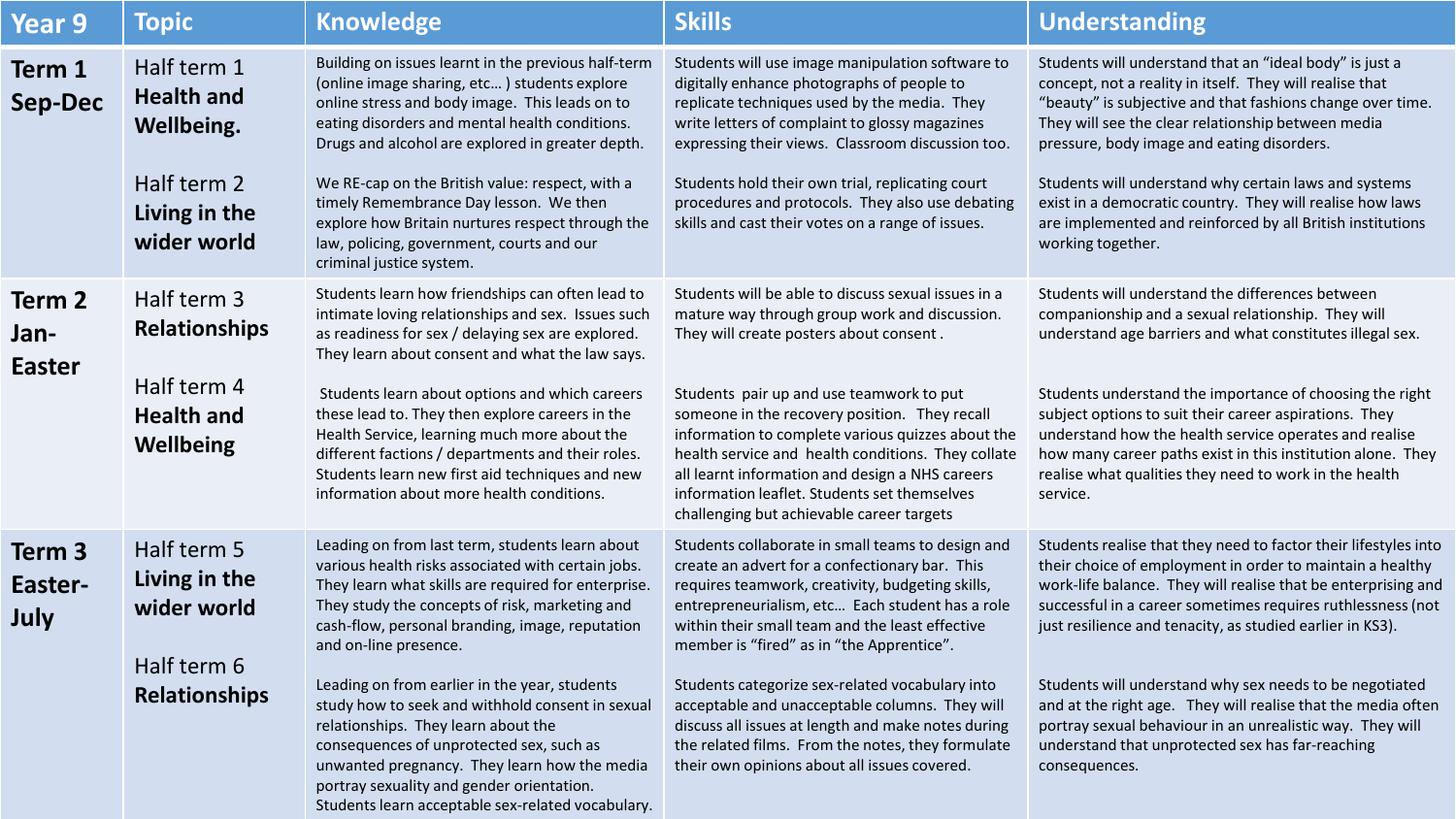| <b>Year 10</b>                   | <b>Topic</b>                                                                                         | <b>Knowledge</b>                                                                                                                                                                                                                                                                                                                                                                                                                                                                                                                                                                                             | <b>Skills</b>                                                                                                                                                                                                                                                                                                                                                                                                                                                                                                      | Understanding                                                                                                                                                                                                                                                                                                                                                                                                                                                                                                                                                                                                                            |
|----------------------------------|------------------------------------------------------------------------------------------------------|--------------------------------------------------------------------------------------------------------------------------------------------------------------------------------------------------------------------------------------------------------------------------------------------------------------------------------------------------------------------------------------------------------------------------------------------------------------------------------------------------------------------------------------------------------------------------------------------------------------|--------------------------------------------------------------------------------------------------------------------------------------------------------------------------------------------------------------------------------------------------------------------------------------------------------------------------------------------------------------------------------------------------------------------------------------------------------------------------------------------------------------------|------------------------------------------------------------------------------------------------------------------------------------------------------------------------------------------------------------------------------------------------------------------------------------------------------------------------------------------------------------------------------------------------------------------------------------------------------------------------------------------------------------------------------------------------------------------------------------------------------------------------------------------|
| Term 1<br><b>Sep-Dec</b>         | Half term 1<br><b>Health and</b><br><b>Wellbeing.</b><br>Half term 2<br>Living in the<br>wider world | Both male and female body image is studied in depth<br>over two weeks of lessons. The issues of tattoos,<br>piercings and sun-tanning are explored. Students then<br>study self-esteem in relation to the above issues plus<br>strategies to boost self-esteem.<br>Students learn about extremism in its varied forms. They<br>learn about the dangers of extremism and how social<br>media channels views and opinions. Students explore<br>human rights in depth over several lesson leading up to<br>"Human Rights Day" on 10 <sup>th</sup> December.                                                     | Students devise a campaign to help teenagers<br>realise the dangerous dangers of tanning. This<br>will involve collaboration and teamwork. They<br>study a magazine article about tattoos and<br>analyse it for signs of bias and prejudice.<br>Students think critically about extremism,<br>contrasting and comparing it to more<br>innocuous concepts such as passion and<br>fanaticism. They discuss how our school can<br>help to combat extremism in the local<br>community and devise an action plan.       | Students will understand that all these body-alteration<br>issues can have negative / long-lasting consequences.<br>They realise that people will often make judgements<br>about them based on pre-conceived ideas and myths<br>surrounding body piercings, tattoos and tanning.<br>Students understand that we have a shared responsibility<br>to combat and overcome extremism. They realise that<br>social media can often distort issues about extremism and<br>narrow views. They understand how to identify signs of<br>extremist behaviour and how to seek advice and support.<br>They understand how and why human rights exist. |
| Term 2<br>Jan-<br><b>Easter</b>  | Half term 3<br><b>Relationships</b><br>Half term 4<br><b>Health and</b><br><b>Wellbeing</b>          | Students explore long-term relationships in more depth,<br>looking at commitment, parenting, changes in<br>relationships, loss, separation and domestic abuse. They<br>learn about agencies like RELATE who help to salvage<br>failing relationships.<br>Building on knowledge gained in year 9, eating disorders<br>are investigated in greater depth. Students explore<br>agencies that help. They also study how lifestyle choices<br>can harm developing foetuses. More serious, life-<br>threatening STIs are studied, such as AIDS.                                                                    | Empathy skills are put to the test as students<br>perform role plays. Two individuals pair up and<br>list reasons why their relationships are failing.<br>Others pair up and become the RELATE team,<br>listening and offering helpful advice.<br>Students critically assess the effectiveness of<br>AIDS campaign posters of the 1980s. They<br>contrast and compare those strategies to<br>modern campaigns. From this, students design<br>a modern-day AIDs campaign poster which<br>includes up-to-date facts. | Students understand why some relationships break down.<br>They realise that some factors are beyond control, but<br>most factors are not. They understand that commitment<br>involves give and take, effort and resilience. They also<br>understand the impact of domestic abuse.<br>Students understand that lifestyle choices don't just affect<br>ourselves, they have far-reaching affects for others and<br>for unborn children. Similarly, they realise the huge<br>impact of life-threatening STIs. Students understand how<br>and why the AIDs campaign has changed since the 1980s.                                             |
| Term 3<br>Easter-<br><b>July</b> | Half term 5<br>Living in the<br>wider world<br>Half term 6<br><b>Relationships</b>                   | Students re-assess their KS3 goals and aspirations. They<br>explore how careers progress through training and<br>networking. They study the ever-changing pattern of<br>employment, work experience, rites and responsibilities<br>at work, attitudes and values at work, customer service,<br>confidentiality at work and whistle-blowing.<br>Leading on from year 9 work, students explore<br>pornography, sexual diversity and how these are<br>portrayed by the media. They will study manipulation,<br>gender double-standards, stalking, harassment and how<br>substances can affect sexual behaviour. | Students contrast and compare the goals and<br>aspirations they have now, with those they<br>made at KS3. After considering information<br>learnt this half-term, they review their situation<br>and formulate a new action-plan accordingly.<br>This topic requires classroom discussion and<br>debate. Students expressing themselves in a<br>sensitive and mature way will be credited<br>accordingly. They write their opinions about<br>whether or not we live in a depraved society.                         | Students understand that there are far more<br>considerations to choosing a career than those. They<br>become more familiar with the advantages and pitfalls of<br>their "dream career". They also realise that employees<br>have certain rites and responsibilities and understand<br>what to do in certain challenging situations.<br>Students understand the difference between mainstream<br>images and pornography, recognising why pornography is<br>inappropriate for minors and sometimes harmful. They<br>understand the physical and psychological implications of<br>sexual manipulation, stalking, harassment.               |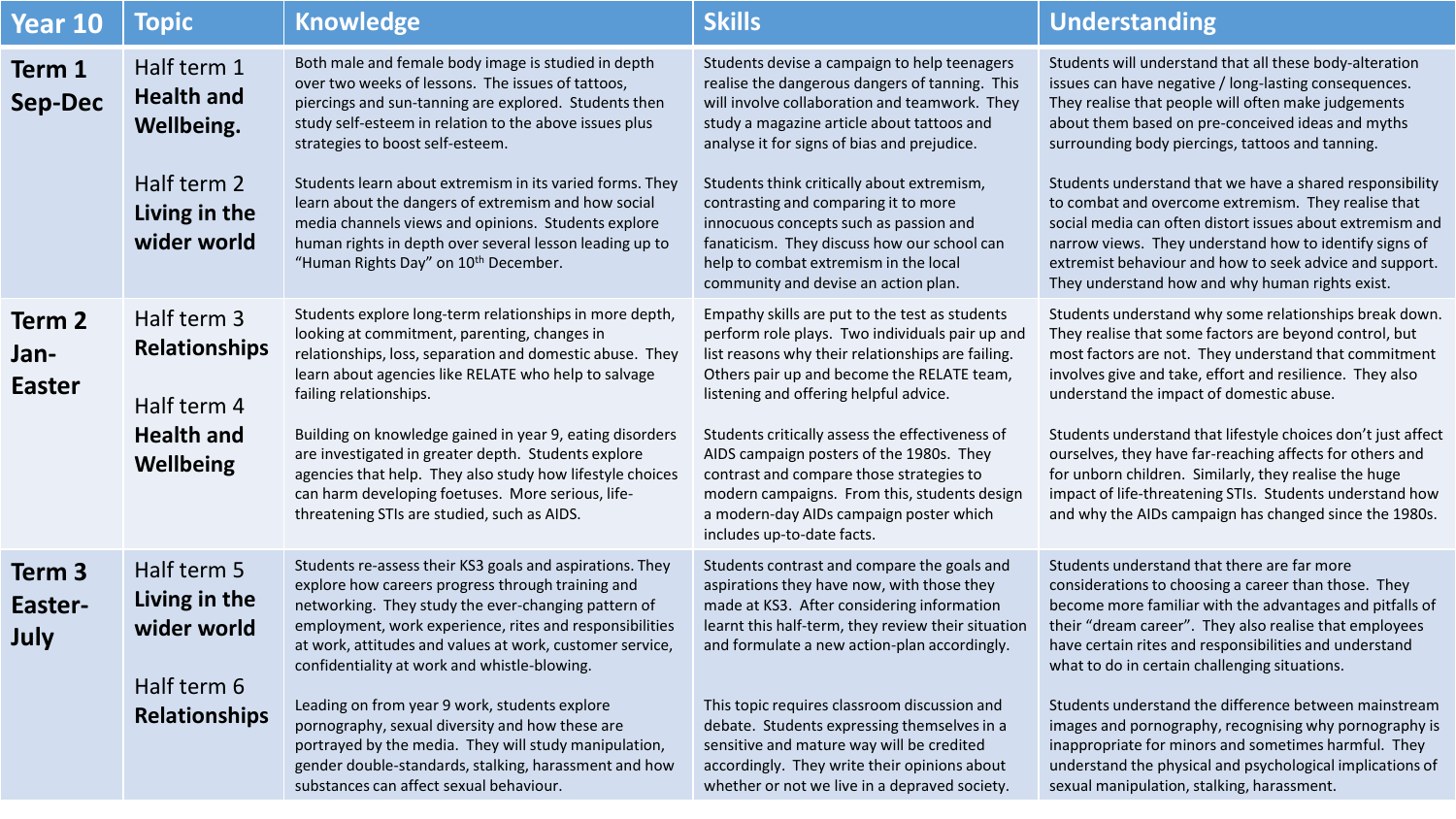| Year 11                              | <b>Topic</b>                                                                         | <b>Knowledge</b>                                                                                                                                                                                                                                                                                                                                                                                                                                                                                                                                           | <b>Skills</b>                                                                                                                                                                                                                                                                                                                                                                                                         | <b>Understanding</b>                                                                                                                                                                                                                                                                                                                                                                                                                                                                                                                                                       |
|--------------------------------------|--------------------------------------------------------------------------------------|------------------------------------------------------------------------------------------------------------------------------------------------------------------------------------------------------------------------------------------------------------------------------------------------------------------------------------------------------------------------------------------------------------------------------------------------------------------------------------------------------------------------------------------------------------|-----------------------------------------------------------------------------------------------------------------------------------------------------------------------------------------------------------------------------------------------------------------------------------------------------------------------------------------------------------------------------------------------------------------------|----------------------------------------------------------------------------------------------------------------------------------------------------------------------------------------------------------------------------------------------------------------------------------------------------------------------------------------------------------------------------------------------------------------------------------------------------------------------------------------------------------------------------------------------------------------------------|
| Term 1<br><b>Sep-Dec</b>             | Half term 1<br><b>Health and</b><br>Wellbeing.                                       | Building on knowledge learnt at KS3, students explore<br>mental health in more detail identifying symptoms and<br>causes of mental ill-health, focusing specifically on stress<br>and grief. Students then study road safety from the<br>perspective of a driver; what to do in emergencies plus<br>what first aid strategies are appropriate. We re-cap and<br>build upon CPR knowledge and other resuscitation tips.                                                                                                                                     | Students demonstrate how to assess and help<br>someone with mental health issues. They<br>discus, debate and create presentations to<br>perform in class, focusing on one mental health<br>condition per group. Students take notes and<br>collate all the information they gather.<br>Students also demonstrate effective CPR.                                                                                       | Students realise the prevalence of mental health issues in<br>the UK and understand what help is available. They<br>acknowledge the dangers of the road from a driver's /<br>passenger's point of view and understand what<br>procedures to follow in a safe car journey. Demonstration<br>of CPR and other techniques also reveal understanding.                                                                                                                                                                                                                          |
|                                      | Half term 2<br>Living in the<br>wider world                                          | Building on KS3 knowledge, students lean more about<br>government, UK constitution, the role of the citizen, local<br>and regional governance, democracies / dictatorships<br>beyond the UK and our relationship with other countries.<br>Our own diverse ethnic community is explored too.<br>Personal finance is studied again looking this time at<br>pensions mortgages and public spending                                                                                                                                                            | Students complete quizzes and questionnaires<br>assessing all government-related issues. They<br>discuss and debate the pros and cons of<br>democracy. They demonstrate acceptance and<br>respect for all of society. Through a series of<br>written task, they clearly reveal their money-<br>management skills.                                                                                                     | Students understand that citizens are an integral part of a<br>democratic society. They realise that our democracy<br>cannot work without its many facets / departments and<br>laws. They understand why racial tolerance is especially<br>important in our particular town. Students also develop a<br>more responsible attitude towards money management.                                                                                                                                                                                                                |
| Term 2<br>Jan-<br><b>Easter</b>      | Half term 3<br><b>Relationships</b><br>Half term 4<br><b>Health and</b><br>Wellbeing | Building on year 10 knowledge, students learn more<br>about contraceptives and how to access them. They<br>learn reasons for adoption, abortion and foster care.<br>They study fertility / infertility and how to seek<br>professional help on all above issues.<br>Again, building on prior knowledge, students learn more<br>about substance misuse and consequences. Habits,<br>addiction and dependence are explored further, also<br>their impact on future careers. More types of cancer are<br>studied, how to check ourselves and seek NHS advice. | Students display their understanding of this<br>significant year and articulate this in mature<br>discussion / written work. Quizzes and<br>questionnaires are completed to assess their<br>knowledge too.<br>Campaign posters are designed to highlight the<br>dangers of substance abuse. Information<br>leaflets are created naming relevant agencies,<br>their contact details and what services they<br>provide. | Students realise that year 11 is a pivotal year regarding<br>sexual freedoms, hurdles and pitfalls. They firmly<br>understand the rites and responsibilities associated with<br>consent and sexual conduct. They can empathise with<br>couples who face fertility problems and understand the<br>roles of various help agencies.<br>Students understand how bad habits can escalate into full<br>dependence on legal / illegal substances and how this<br>impacts on possible careers. They realise the importance<br>of self examination and understand how to seek help. |
| Term <sub>3</sub><br>Easter-<br>July | Half term 5<br>Living in the<br>wider world                                          | Students about money issues not covered in previous<br>learning, namely: financial decision making / wider<br>impact of customer choice / consumer rites and how to<br>seek redress. When this is completed and assessed,<br>students learn subject specific study skills (such as<br>science interleaving) to help with their impending GCSEs:<br>revision / organisation / combatting exam stress, etc                                                                                                                                                   | Students reveal their understanding of money<br>matters both in class discussion and in their<br>final assessment. During the study skills<br>lessons, students make notes from BBC Bite<br>Size study skills videos, and also from power<br>points. They create a revision timetable which<br>clearly outlines their study schedule.                                                                                 | Students realise the relationship between financial<br>success and success at GCSE. In turn, they realise the<br>importance of revision and realise there are many<br>different study strategies, some of which are more<br>suitable for their own learning style. They understand<br>that study needn't be arduous or mundane. They see just<br>how much help is available to them both in school, on-line<br>and in the community.                                                                                                                                       |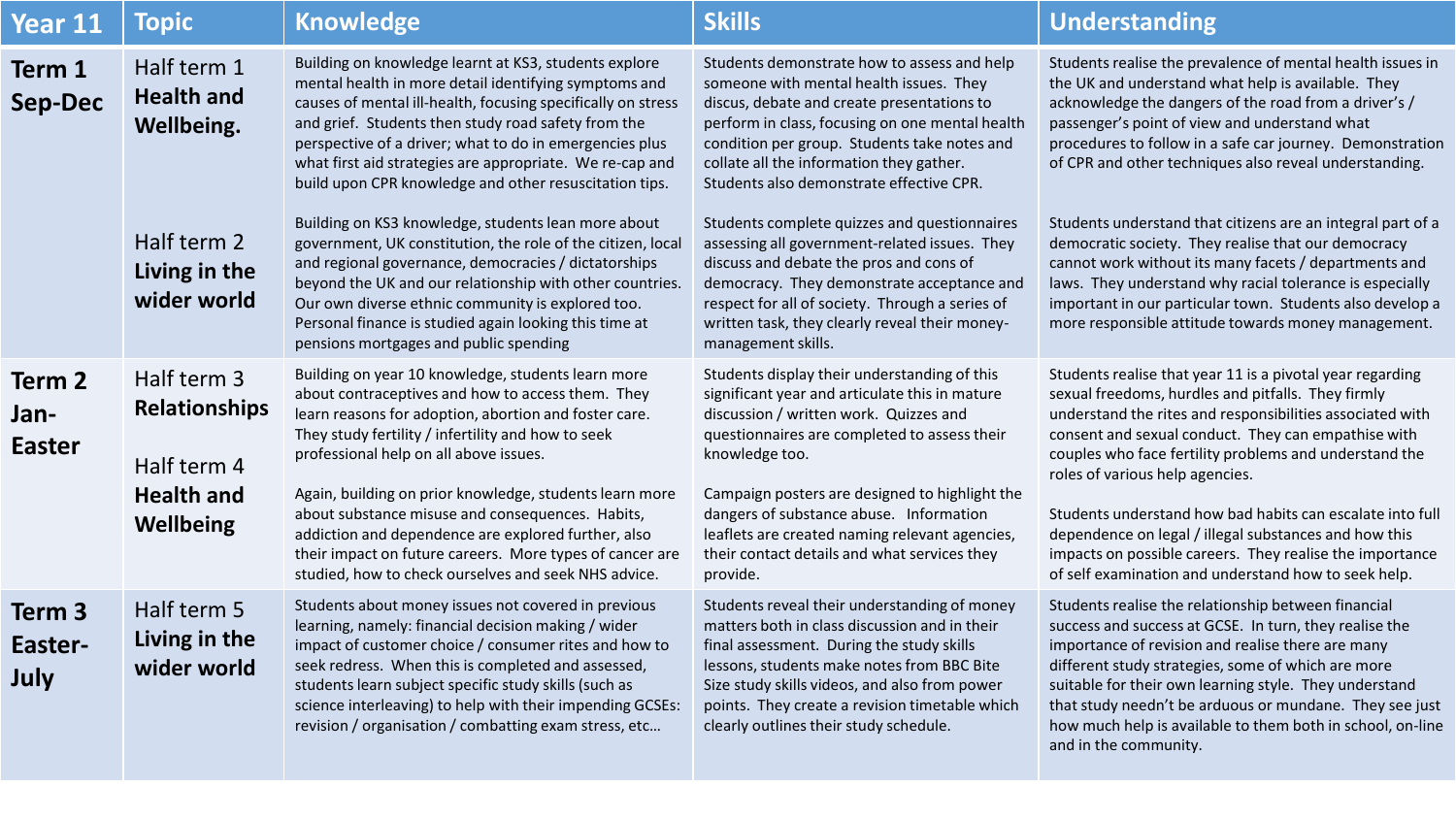

## Scheme of Learning Overview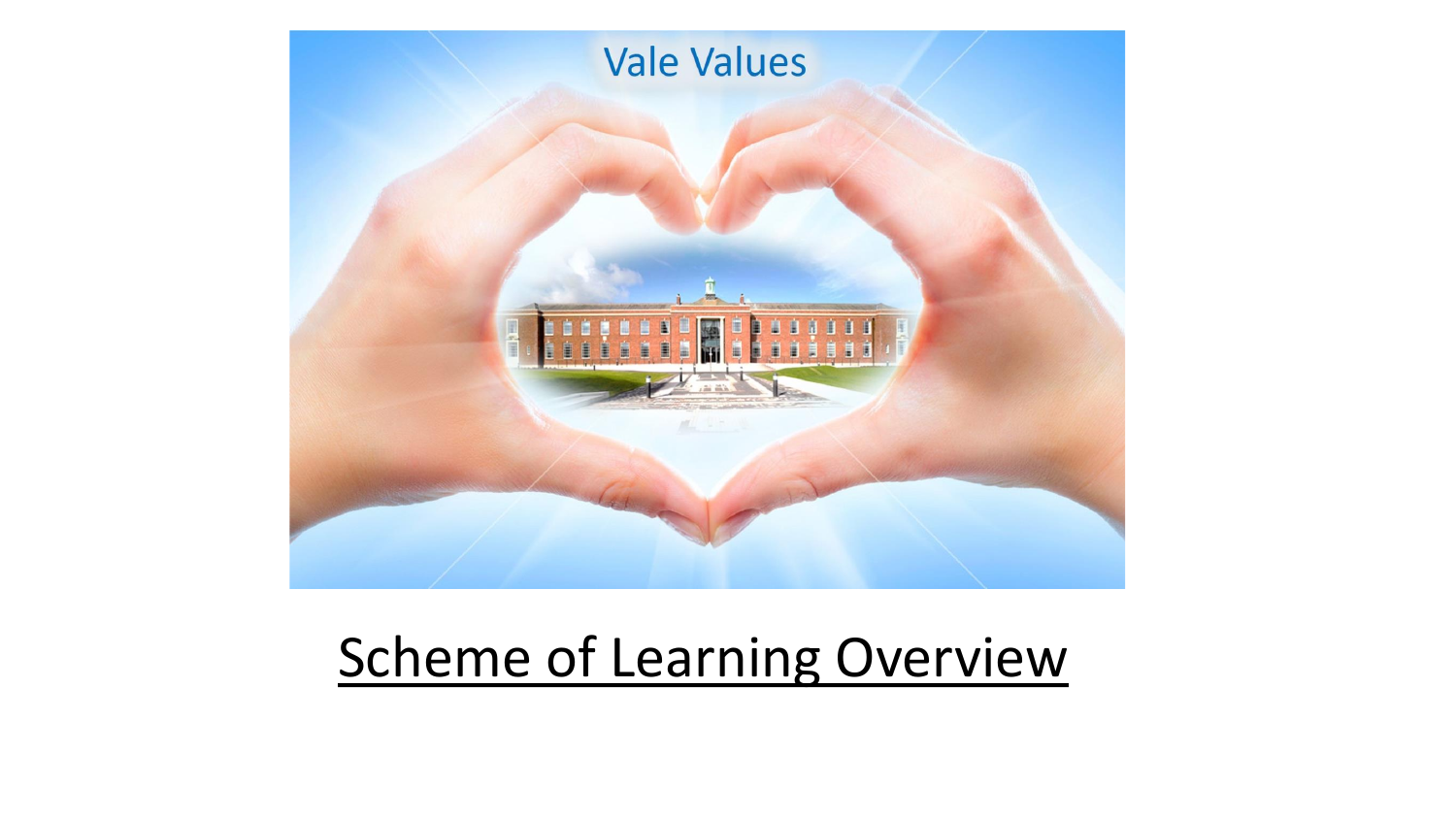| KS3                             | <b>YEAR 7</b> Half terms $1 - 3$                                                                                                                                                                                                                                                                                                                                                  | <b>Half Terms 4-6</b>                                                                                                                                                                                                                                                             | <b>YEAR 8</b> Half terms $1 - 3$                                                                                                                                                                                                                                                                                                                                                                | <b>Half Terms 4-6</b>                                                                                                                                                                                                                                                                                                                                                          |
|---------------------------------|-----------------------------------------------------------------------------------------------------------------------------------------------------------------------------------------------------------------------------------------------------------------------------------------------------------------------------------------------------------------------------------|-----------------------------------------------------------------------------------------------------------------------------------------------------------------------------------------------------------------------------------------------------------------------------------|-------------------------------------------------------------------------------------------------------------------------------------------------------------------------------------------------------------------------------------------------------------------------------------------------------------------------------------------------------------------------------------------------|--------------------------------------------------------------------------------------------------------------------------------------------------------------------------------------------------------------------------------------------------------------------------------------------------------------------------------------------------------------------------------|
| Health<br>and<br>Wellbeing      | Intro lesson: Hopes and dreams.<br>1.<br>Getting to know.<br>2.<br>Attendance.<br>Expectations, AA, rules, rewards<br>3.<br>and sanctions.<br><b>Growth Mindset.</b><br>4.<br>5.<br>Basics of a Healthy lifestyle: Diet,<br>exercise + sleep.<br><b>Health conditions: Obesity</b><br>6.<br>7.<br>Assessment.                                                                     | Puberty: Coping with physical and<br>1.<br>emotional changes.<br>2.<br>Periods and Menstrual Health.<br>3.<br>Dental Health.<br>$\overline{4}$ .<br>Fractures, Cuts and Burns.<br>5.<br>Careers week: The Lancashire Labour<br>Market.<br>6.<br>Assessment.                       | Alcohol. Facts, figures, dangers and<br>1.<br>the law.<br>2.<br>Under-age drinking. Why young<br>people drink / peer-pressure.<br>First Aid: Emergencies. What to do<br>3.<br>4.<br>CPR.<br>Road safety (specific to local area)<br>5.<br>6.<br>Road safety (headphones/ mobiles)<br>7.<br>Assessment.                                                                                          | How microbes spread (esp COVID.<br>1.<br>Causes + prevention.<br>2.<br>Vaccinations. How they work, why<br>they are given. COVID emphasis.<br>Legal and illegal Drugs. Medical<br>3.<br>effects, addiction + the law.<br>Self Harm. Plus how it relates to<br>4.<br>Mental health. Where to get help.<br>Careers week: Lancashire Labour<br>5.<br>Market.<br>6.<br>Assessment. |
| Living in<br>the Wider<br>World | Firework safety<br>1.<br>2.<br>Intro to Citizenship: Rights,<br>responsibilities, participation in and<br>outside school<br>Into to BVs: how they match<br>3.<br>Darwen Vale Values.<br>Democracy: Government, role of<br>4.<br>MPS, parties, ballots.<br>Tolerance: of everyone regardless<br>5.<br>of background.<br>Resilience. Coping with change.<br>6.<br>7.<br>Assessment. | $\mathbf{1}$ .<br>Basic E-safety.<br>2.<br>Screen time. (Following on).<br>Gambling. Dangers + laws.<br>3.<br>Gaming. Pros and Cons mentally /<br>$\overline{4}$ .<br>physically.<br>5.<br>Assessment.                                                                            | British Values (challenging prejudice)<br>1.<br>2.<br>RESPECT: on bullying and racism.<br>3.<br>RULE OF LAW: rights / responsibilities<br>4.<br>Stereotypes: Dispelling the myths.<br>5.<br>Success and enterprise. Building on<br>yr7 lesson 1.<br>Resilience. Building on yr7 lesson. Re-<br>6.<br>cap and more in-depth look at how<br>resilience helps us career-wise.<br>7.<br>Assessment. | Internet Safety. Builds on yr7 lesson<br>1.<br>1: specific to internet.<br>Intro to Finance: The value of money,<br>2.<br>balancing wants with needs.<br>Banks, budgeting, saving, earnings,<br>3.<br>helping parents.<br>Financial risk: minimising dept.<br>4.<br>5.<br>Assessment                                                                                           |
| Relationsh<br>ips               | Friendship: the basics<br>1.<br>Relationships: the basics: good and<br>2.<br>bad relationships.<br>Communication in relationships:<br>3.<br>the importance of it.<br>Consent (KS3 version).<br>4.<br>Dealing with conflict (to maintain<br>5.<br>healthy relationships).<br>Assessment.<br>6.<br>(FGM topic now delivered by BROOK as<br>an assembly in half term 2)              | Attendance. Re-cap on the importance<br>$\mathbf{1}$ .<br>(school priority).<br>2.<br>Managing emotions: Maintaining positive<br>ones.<br>3.<br>Coping with Grief.<br>Knife Crime lesson 1<br>4.<br>5.<br>Knife Crime lesson 2<br>6.<br>Knife Crime lesson 3<br>7.<br>Assessment. | Bullying. Builds on year 7 lesson 2<br>1.<br>Peer Pressure: What it is and how it<br>2.<br>can be positive / negative.<br>Responding to peer pressure. Builds<br>3.<br>on yr7 lesson 3: communication<br>Bullied by peer pressure. Coping with<br>4.<br>the bullying side of extreme pressure.<br>Homophobic bullying.<br>5.<br>6.<br>Assessment.                                               | Attendance. Re-cap on the<br>1.<br>importance (school priority).<br>Changing attitudes to family,<br>2.<br>marriage and divorce.<br>The purpose of marriage.<br>3.<br>Divorce. How to cope.<br>4.<br>5.<br>Social Media affects on relationships<br>6.<br>Sexting and the law.<br>7.<br>Assessment.                                                                            |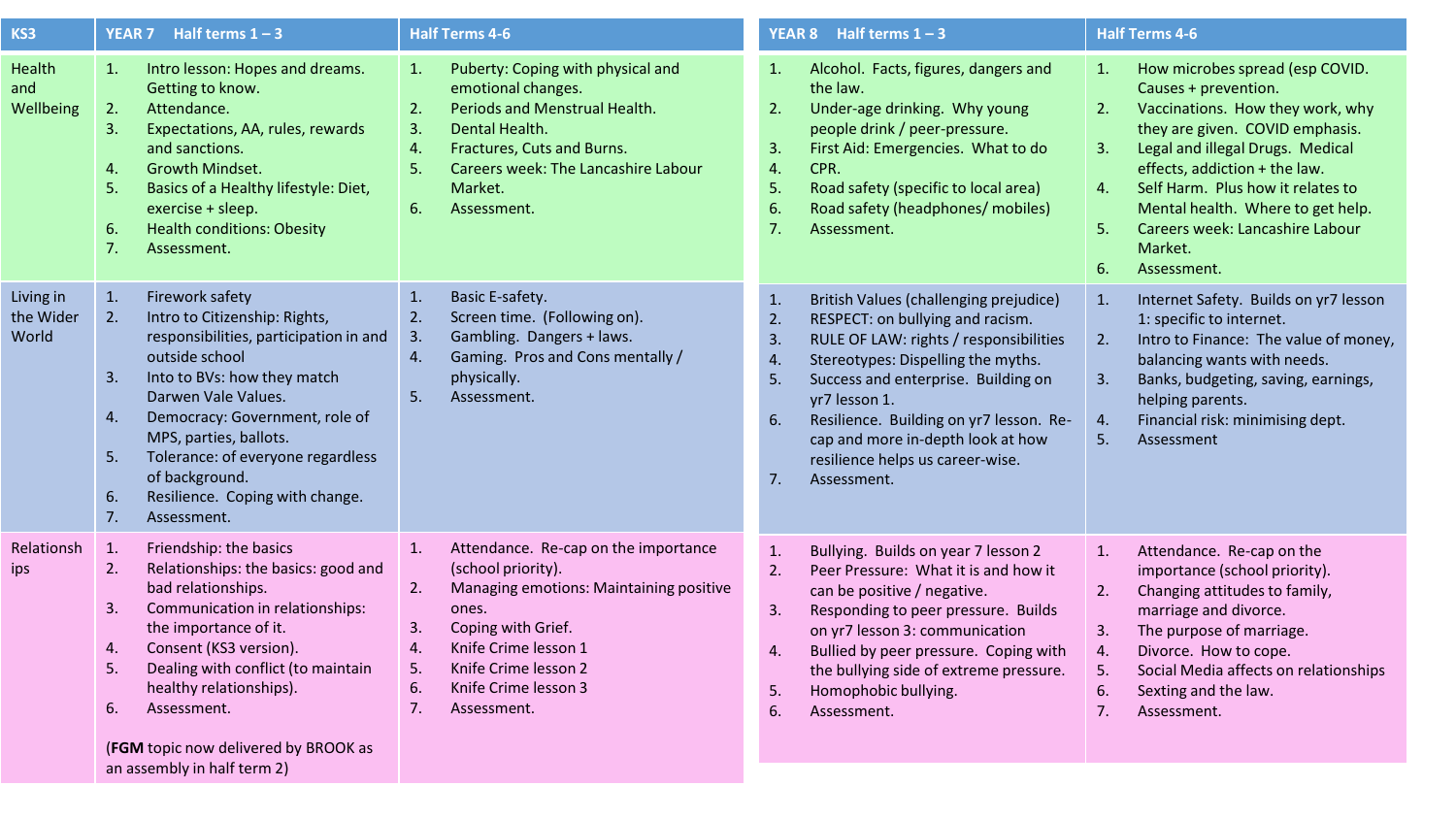| KS3                             | <b>YEAR 9</b><br>Half terms $1 - 3$                                                                                                                                                                                                                                                                                                                                                                                                         | <b>Half Terms 4-6</b>                                                                                                                                                                                                                                                                                                                                                                                                                              |
|---------------------------------|---------------------------------------------------------------------------------------------------------------------------------------------------------------------------------------------------------------------------------------------------------------------------------------------------------------------------------------------------------------------------------------------------------------------------------------------|----------------------------------------------------------------------------------------------------------------------------------------------------------------------------------------------------------------------------------------------------------------------------------------------------------------------------------------------------------------------------------------------------------------------------------------------------|
| Health<br>and<br>Wellbeing      | 1.<br>Smoking. Facts, figures health risks,<br>prevention and the law.<br>Drugs. Facts, figures health risks,<br>2.<br>prevention and the law.<br>3.<br>Mental health: anxiety + depression<br>4.<br>Mental health: Eating Disorders.<br>5.<br>Mental Health: Body image + stress<br>induced by media.<br>6.<br>Online stress: self help strategies.<br>7.<br>Assessment.                                                                   | 1.<br>Contraception and STIs. Intro lesson.<br>2.<br>Cancer Lesson 1: how lifestyle choices<br>lead to cancer + treatments.<br>3.<br>Cancer Lesson 2: Lowering the risk.<br>4.<br>Options and Career choices.<br>Broadening our horizons + how to seek<br>advice.<br>5.<br>Careers week: The Lancashire Labour<br>Market.<br>6.<br>Assessment.                                                                                                     |
| Living in<br>the Wider<br>World | Firework safety. Re-cap + Builds on<br>1.<br>year 7 lesson: History of bonfire night<br>+ how to help pets.<br>FREEDOM (liberation) This FBV<br>2.<br>focuses on WW2 + armistice week.<br>3.<br>DEMOCRACY + other types of<br>government. Pros and cons.<br>RULE of LAW: Types of crime + the<br>4.<br>law.<br>5.<br>The Police. What they do, why + your<br>legal rights.<br>6.<br>RESPECT: challenging discrimination<br>7.<br>Assessment | 1.<br><b>OPTIONS and CAREERS: Exploring our</b><br>Skills Qualities and Values + how to<br>harness these to maximise success.<br>2.<br>Career Requirements. How different<br>professions require different skills and<br>qualifications.<br>3.<br>Apprenticeships. The different types +<br>pros and cons.<br>4.<br>The Entrepreneur. The skills and<br>qualities needed to be one. How to<br>get the ball rolling, even now.<br>5.<br>Assessment. |
| Relationsh<br>ips               | 1.<br>Friendship: the basics<br>2.<br>Sexual Relationships Lesson 1<br>3.<br>Sexual Relationships Lesson 1<br>4.<br>Sexual violence and sexual<br>harassment KS3 version.<br>5.<br>Sex in the media.<br>6.<br>Assessment.                                                                                                                                                                                                                   | 1.<br>Attendance: Re-cap on the importance<br>(school priority).<br>Sexuality and Gender: recognition.<br>2.<br>Knowing the terms<br>Sexuality and Gender: empathy:<br>3.<br>cultivating positive inclusive attitudes.<br>Gangs 1: What they are + why people<br>4.<br>join.<br>5.<br>Gangs 2: Risks associated with gangs.<br>6.<br>Gangs 3: How to leave one, safely.<br>7.<br>Assessment                                                        |